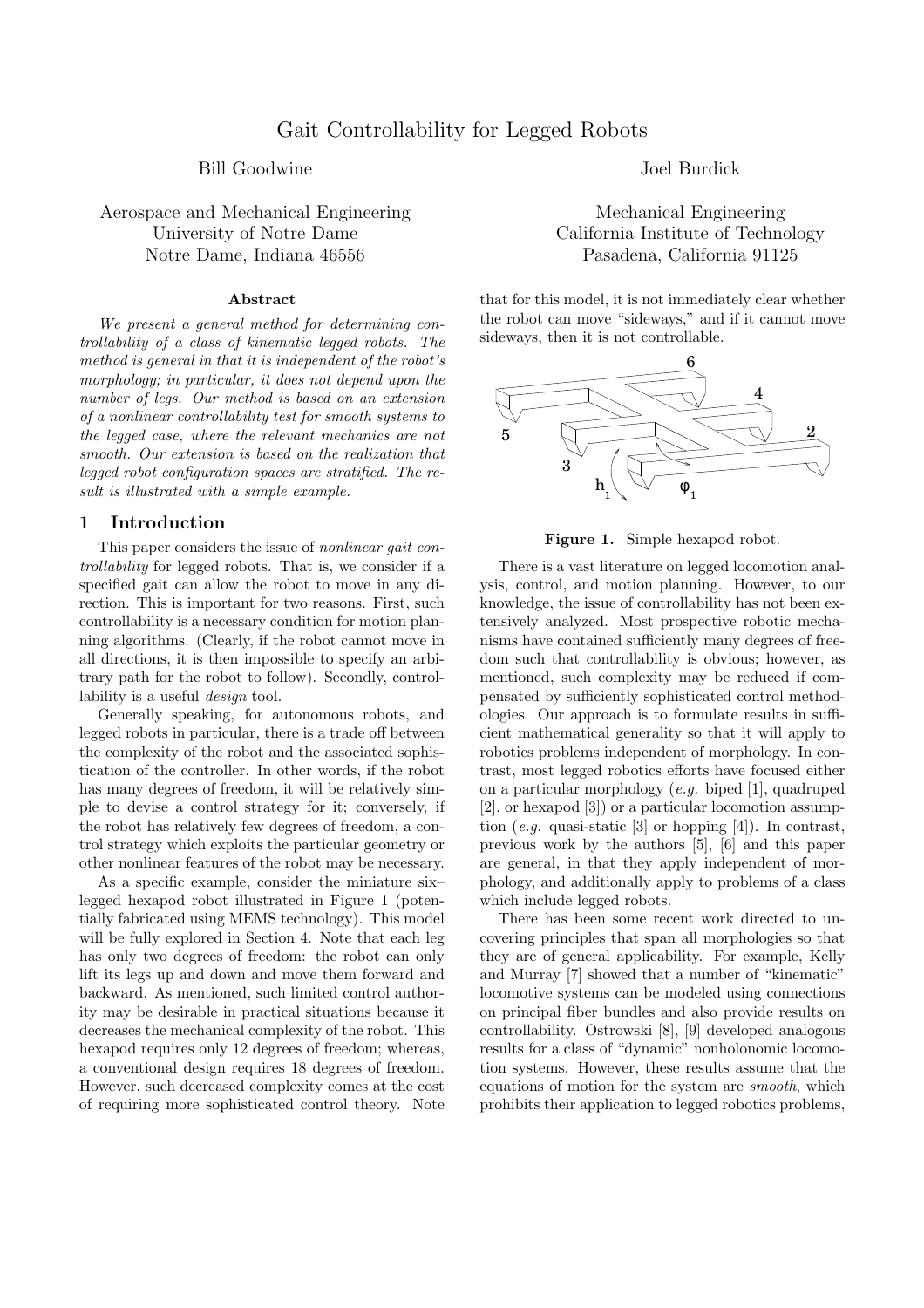where the equations of motion are discontinuous. Standard nonlinear controllability tests (Chow's theorem and variations thereof), require that the system's equations of motion be smooth. The main contribution of this work is the extension of these standard nonlinear control methodologies to a class of problems where the equations of motion are discontinuous.

# 2 Background

In this section we introduce Chow's theorem and the notion of a stratified configuration space.

### 2.1 Mathematical Preliminaries

This paper is concerned with *driftless* robotic control systems with equations of motion of the form

$$
\dot{x} = g_1(x)u^1 + \dots + g_m(x)u^m, \tag{1}
$$

where  $x$  is the state of the robot and is a point in configuration manifold  $M$ , the  $u^i$  are the control inputs, and the  $q_i(x)$  are vector fields defined on M. The driftless assumption limits our results to quasi–static robotic locomotion.

Central to nonlinear control theory is the Lie bracket. Given two vector fields,  $g_1(x)$  and  $g_2(x)$ , their Lie bracket is the product defined by

$$
[g_1, g_2] = \frac{\partial g_2}{\partial x} g_1 - \frac{\partial g_1}{\partial x} g_2.
$$

Lie brackets can be thought of as "new directions" in which the system can flow because of the relationship

$$
\phi_{\epsilon}^{-g_2} \circ \phi_{\epsilon}^{-g_1} \circ \phi_{\epsilon}^{g_2} \circ \phi_{\epsilon}^{g_1}(x_0) = \phi_{\epsilon^2}^{[g_1, g_2]}(x_0) + \mathcal{O}(\epsilon^3),
$$

where  $\phi_t^g$  denotes the flow along the vector field g for time t, *i.e.*, the solution to  $\dot{x} = g(x)$ . In words, if we appropriately "modulate" the control inputs  $u^1$  and  $u^2$ , to leading order, the resulting flow is along the Lie bracket,  $[q_1, q_2]$ . The span of a set of vector fields is a distribution,  $\Delta = \text{span}\{g_1, \ldots, g_m\}$ , and its closure under Lie bracketing is the involutive closure of the distribution, denoted  $\overline{\Delta}$ , which is the smallest distribution such that if  $f, g \in \overline{\Delta}$ , then  $[f, g] \in \overline{\Delta}$ .

A system is small time locally controllable (STLC) if it can reach any point in an open neighborhood of its starting point in arbitrarily small time. A fundamental result in nonlinear control theory is Chow's Theorem which relates involutive distributions to controllability.

THEOREM 2.1 Let  $\overline{\Delta}$  be the involutive distribution formed by the vector fields in Equation 1. If  $dim\left(\overline{\Delta}\right) =$  $dim(M)$ , then the system is STLC.

Unfortunately, Chow's theorem can not be applied to analyze legged systems because the Lie bracket calculations require that the equations of motion be sufficiently differentiable. Our goal is to develop an analog of Chow's theorem for such legged systems.



Figure 2. Stratified configuration manifold structure for a biped robot.

## 2.2 Stratified Configuration Spaces

We will motivate our definition of a stratified configuration space with a simple example. Consider a biped robot. The configuration manifold for the robot describes the spatial position and orientation of the robot as well as variables such as joint angles which describe its internal geometry. The set of configurations corresponding to one of the feet in contact with the ground is a codimension one submanifold of the configuration space. The same is true when the other foot contacts the ground. Similarly, when both feet are in contact with the ground, the system is on a codimension 2 submanifold of the configuration space formed by the intersection of the single contact submanifolds. The structure of the configuration manifold for such a biped is abstractly illustrated in Figure 2. The goal in this paper is to exploit the geometric structure of such configuration spaces.

Because the robot is subjected to different constraints on each submanifold described above, it will have different equations of motion depending upon which combination of feet are in contact with the ground. Also, except for when the robot transitions from a state where a foot is off of the ground to one where a foot contacts the ground, the equations of motion for the system are smooth.

We will refer to the configuration space for the biped robot in Figure 2 as stratified. By considering legged robot systems more general than the biped in Figure 2, we can develop a general definition of stratified configuration spaces. Let  $M = S_0$  denote the legged robot's entire configuration manifold. Let  $S_i \subset M$  denote the codimension one submanifold of M that corresponds to all configurations where only the  $i^{th}$  foot contacts the terrain. Denote, the intersection of  $S_i$  and  $S_j$ , by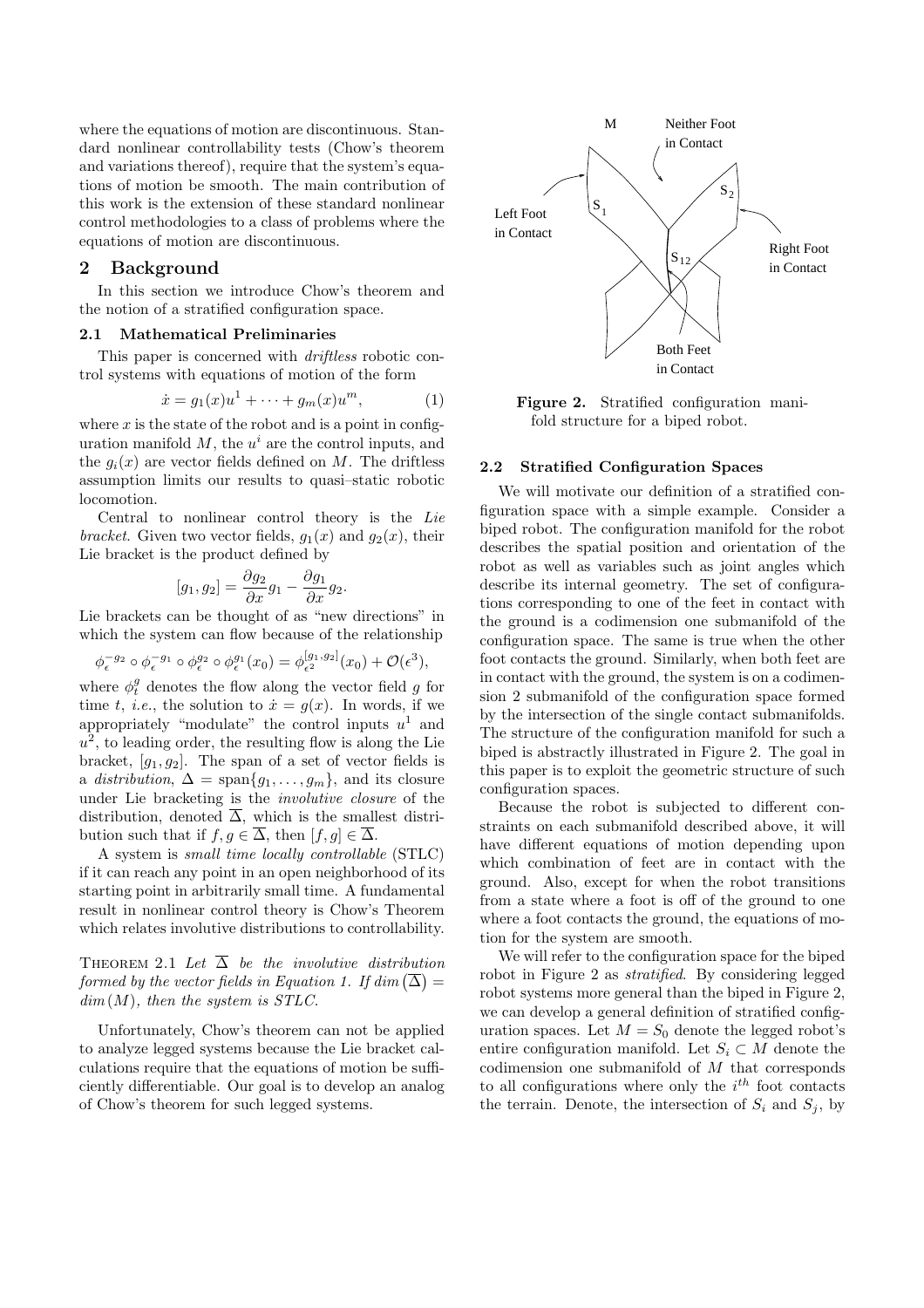

Figure 3. Four Level Stratification

 $S_{ij} = S_i \cap S_j$ . The set  $S_{ij}$  corresponds to states where both the  $i^{th}$  and  $j^{th}$  feet are on the ground. Further intersections can be similarly defined in a recursive fashion:  $S_{ijk} = S_i \cap S_j \cap S_k = S_i \cap S_{jk}$ , etc. Note that the ordering of the indices is irrelevant, *i.e.*,  $S_{ij} = S_{ji}$ . We will refer to the submanifolds  $S_i$ , as well as their recursive intersections  $S_{ij}, S_{ijk}$ , etc, as strata. We will term the lowest dimension stratum containing the point  $x$  as the bottom stratum, and any other submanifolds containing  $x$  as *higher strata*. When making relative comparisons among different strata, we will refer to lower dimension strata as lower strata, and higher dimension strata as higher strata. Denote an arbitrary stratum by  $S_I = S_{i_1 i_2 \cdots i_n}$ ,  $I = \{i_1 i_2 \cdots i_n\}$ , and note that its codimension is  $n$ , the length of the multi-index subscript.

Figure 3 illustrates a stratification with four levels, which corresponds to the configuration space of a quadruped. In the figure, the nodes of the graph correspond to the different strata. The edges connecting the nodes indicate whether it is possible for the system to move from one stratum to another, i.e., if the nodes are connected by an edge, then the system can move between the strata, if there is no edge, the system cannot move between the strata. While the figure simply illustrates edges between nodes only one level apart, multi–level jumps may be possible, in which case there would be an edge connecting strata that are more than one level apart.

DEFINITION 2.2: (GAIT) A gait an ordered sequence of strata:

$$
\mathcal{G} = \{S_{I_1}, S_{I_2}, \dots, S_{I_n}, S_{I_{n+1}} = S_{I_1}\}.
$$
 (2)

where the first and last element are identical, indicat-

ing that the gait is a closed loop. The gait can be considered as a closed path through the graph structure in Figure 3.

In order for the gait to be meaningful, it must be possible for the system to switch from stratum  $S_{I_i}$  to  $S_{I_{i+1}}$  for each i. In Figure 3, this corresponds to each stratum  $S_{I_i}$  in the sequence being connected to  $S_{I_{i+1}}$ and  $S_{I_n}$  being connected to  $S_{I_1}$ . Limitations on gaits, such as stability requirements, could be expressed as limitations on the cyclic gait paths.

Whether a stratum is permissible partly depends upon whether the equations of motion for the system can be expressed as a kinematic system (recall Equation 1), in a neighborhood of the point of interest. For example, for a biped robot, clearly if it lifts both feet off of the ground, it is not a kinematic system because the fact that gravity will make it fall back to the ground. For robotic systems, the possibility of movement from a higher to a lower stratum will be obvious in a given problem, since it will be obvious whether or not, from a given configuration, it is possible for the robot to move a foot to the terrain.

Example 2.3 Section 4 investigates the hexapod example from Figure 1 in detail, but here we illustrate one possible gait for it. Assume that the hexapod walked with a tripod gait moving legs 1–4–5 in unison and legs 2–3–6 in unison. This assumption reduces the high dimensional and complex graph structure of the system to a very low dimensional and simple one, as illustrated in Figure 4. In the figure, the arrows show the cyclic path of the gait. It will always be possible for this system to move from a higher stratum  $(S<sub>145</sub>)$ or  $S_{236}$ ) onto the bottom stratum  $(S_{123456})$ , since the robot can always put its feet on the ground regardless of its configuration.  $\hfill \Box$ 



Figure 4. The Simplified Hexapod Graph

Associated with each stratum in a stratified system will be a set of equations of motion for the system. Since we consider driftless nonlinear systems, the equa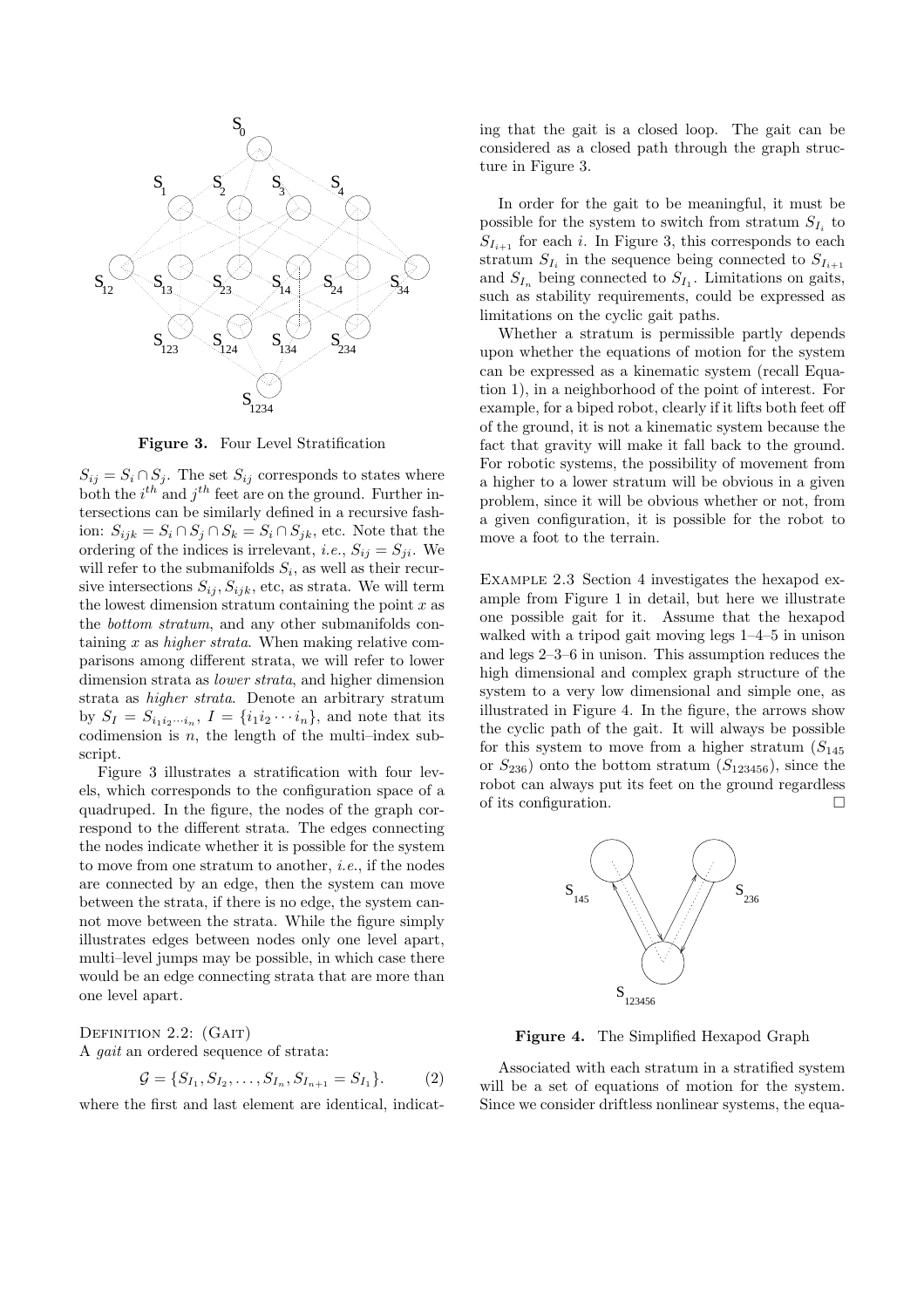tions of motion at  $x \in S_I$  are expressed as

$$
\dot{x} = g_{I,1}(x)u^{I,1} + \cdots + g_{I,n_I}(x)u^{I,n_I}.
$$

The involutive closure of the distribution defined by the span of these vector fields on  $S_I$  will be denoted  $\Delta_I$ . We assume that the vector fields in the equations of motion for any given stratum are well defined at all points in that stratum, including points contained in any substrata of that stratum. For example, the vector fields  $g_{0,i}(x)$  are well defined for  $x \in S_I$ . Note, however, that they do *not* represent the equations of motion for the system in the substrata, but, nonetheless, are still well defined as vector fields.

Finally, we assume that the only discontinuities present in the equations of motion are due to transitions on and off of strata. These correspond to states where one or more feet make or break ground contact. Specifically, vector fields defined on any stratum are assumed to be smooth when restricted to that stratum. When a configuration manifold is consistent with the above description, we will refer to it as a stratified configuration manifold. Generic quasi–static legged robotic systems have such a structure.

#### 3 Gait Controllability

In a general stratified structure, there will be one bottom stratum, denoted  $S_B$ , defined by the intersection of all the codimension 1 strata in the configuration space. In Figure 3, this is stratum  $S_{1234}$  and for the hexapod example, this is stratum  $S_{12456}$ . For a legged robot, this bottom stratum corresponds to the set of points in the configuration space where all the feet are in contact with the ground.

Given an open set  $V \subseteq M$ , define  $R^V(x_0, T)$  to be the set of states x such that there exists  $u : [0, T] \rightarrow$ U that steers the control system from  $x(0) = x_0$  to  $x(T) = x_f$  and satisfies  $x(t) \in V$  for  $0 \le t \le T$ , where  $U$  is the set of admissible controls. Define

$$
R^{V}(x_0, \leq T) = \bigcup_{0 < \tau \leq T} R^{V}(x_0, \tau). \tag{3}
$$

We will refer to  $R^V(x_0, \leq T)$  as the set of states reachable up to time  $T$ . For gait controllability, the set of admissible controls must be consistent with the gait, i.e., admissible control inputs must steer the the system through the sequence of strata that define the gait.

DEFINITION 3.1 *A gait*,  $G = \{S_{I_1}, S_{I_2}, \ldots, S_{I_n}, S_{I_1}\}$  is gait controllable from  $x_0$  if the reachable set  $R^V(x_0, \leq$ T) contains a neighborhood of  $x_0$  for all neighborhoods V of  $x_0$  and  $T > 0$ , where the neighborhood is open in the relative topology of the bottom stratum,  $S_B$ .

To clarify the presentation, we make one technical

assumption. Later we will discuss the conditions necessary to eliminate this assumption.

ASSUMPTION 3.2 If  $S_{I_{i+1}} \subset S_{I_i}$ , in the gait,  $\mathcal{G} =$  $\{S_{I_1}, S_{I_2}, \ldots, S_{I_n}, S_{I_1}\},$  then  $S_{I_{i+1}}$  is a codimension one submanifold of  $S_{I_i}$ . In other words, multi-level "jumps" to lower level strata are not allowed.  $\Box$ 

Physically, this assumption requires that the robot put one foot down at a time instead of putting multiple feet down simultaneously.

Now, we construct the gait controllability distribution, which, in Proposition 3.3 will indicate whether the system is controllable. Recall that  $\overline{\Delta}_I$  is the involutive closure of the distribution  $\Delta_I$  defined by the vector fields which define the control system on stratum  $S_I$ . Given a gait,  $G$ , the gait distribution defined on the bottom stratum,  $S_{I_1} = S_B$ , is the distribution

$$
\mathcal{D}_m = \sum_{i=2}^m \mathcal{D}_{i-1} + (\overline{\Delta}_{I_i} \cap TS_B),
$$

where  $\mathcal{D}_1 = \Delta_{I_1}$ .

The following Proposition is our main result.

PROPOSITION 3.3 If

$$
\dim(\mathcal{D}_n) = \dim(T_x S_B),
$$

then the system is gait controllable from  $x$ .

Proof: This proof is complete; however, a much more detailed version can be found in [10]. First, note that the dimension of the reachable set on any stratum,  $S_{I_i}$  is equal to the dimension of  $\Delta_{I_i}$ . This follows directly from Frobenius' Theorem (see, e.g., Theorem 4.4.7 of [11]), or from the standard proof of Chow's theorem (see, e.g., Proposition 3.15 of  $[12]$ ).

To construct the reachable set on any stratum,  $S_{i_i}$ , consider the composition of flows of the form

$$
\mathcal{N}_m = \phi_{\epsilon_m}^{X_m} \circ \cdots \circ \phi_{\epsilon_1}^{X_1}(x_0),
$$

where  $\phi_t^X$  is the flow along the vector field X for time t and  $X_i \in \overline{\Delta}_{I_i}$ . A variety of arguments (such as the orbit theorem, Theorem 1 of Chapter 2 of [13]) show that this is an *m*-dimensional submanifold of  $S_{I_i}$ . If  $m < \dim(\Delta_{I_i})$ , then there must be an  $X_{m+1} \in \Delta_{I_i}$ such that

$$
\mathcal{N}_{m+1} = \phi_{\epsilon_{m+1}}^{X_{m+1}} \circ \phi_{\epsilon_m}^{X_m} \cdots \circ \phi_{\epsilon_1}^{X_1}(x_0), \tag{4}
$$

is an  $m+1$ -dimensional submanifold of  $S_{I_i}$ . If this were not the case, then  $\Delta_{I_i} \subset TS_{I_i}$ , which is a contradiction since this would require that the dimension of  $\overline{\Delta}_{I_i}$  be less than m. The reachable set is now constructed by extending it on a stratum–by–stratum basis through the gait.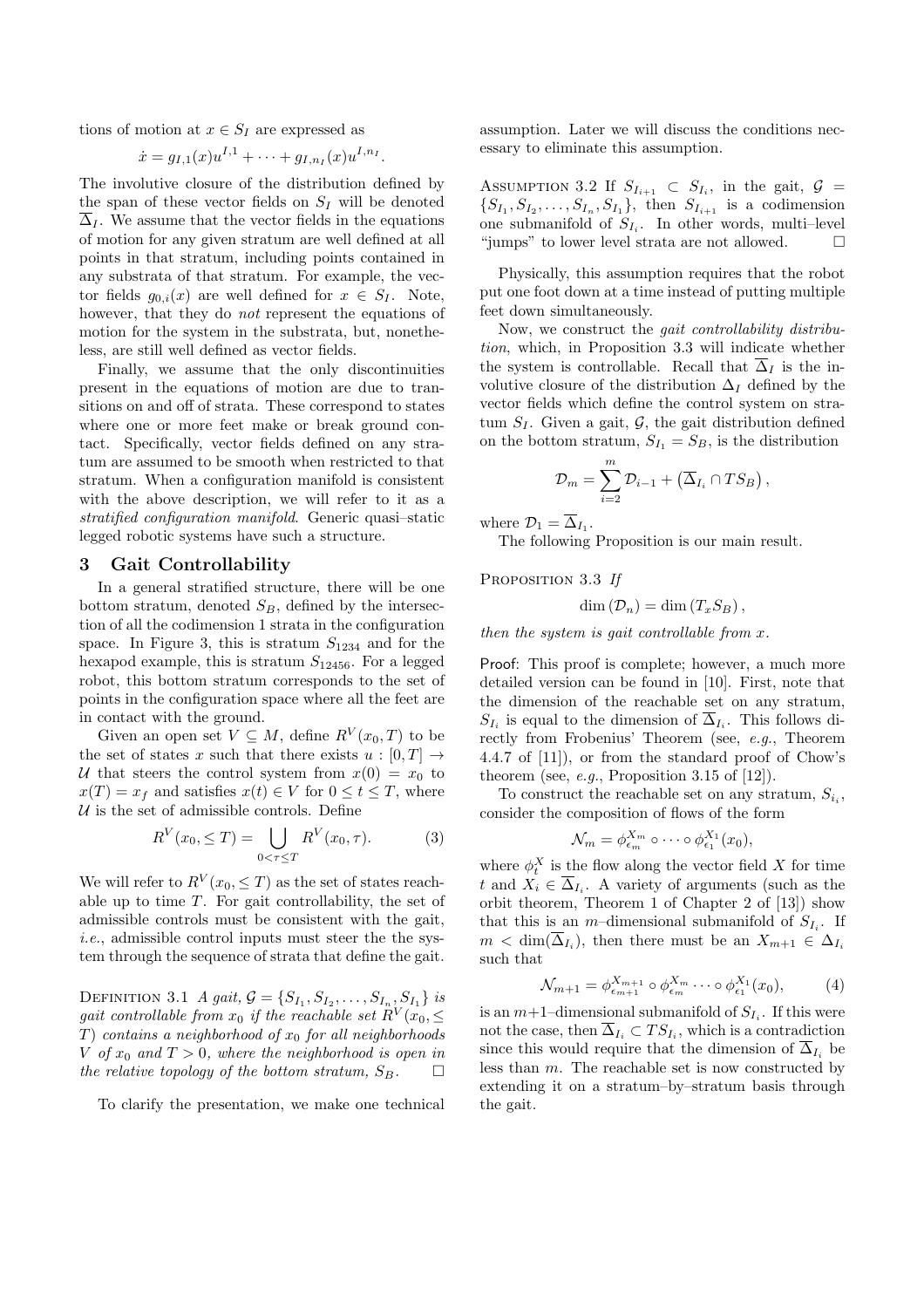Lemma 3.4 In the construction of the reachable set, if  $S_{I_i} \subset S_{I_{i+1}}$ , then the dimension of the reachable set increases by the same amount as the increase in dimension between  $\mathcal{D}_i$  and  $\mathcal{D}_i + \overline{\Delta}_{I_{i+1}}$ .

Proof: Let  $\dim(\mathcal{D}_{I_i}) = m$  and  $\dim(\mathcal{D}_{I_i} + \overline{\Delta}_{I_{i+1}}) =$  $m + n$ , *i.e.*, the dimension increases by n. By the definition of a gait, there exists a vector field  $X_{off} \notin \mathcal{D}_{I_i}$ , that takes the system off of  $S_{I_i}$  into  $S_{I_{i+1}}$ . Now, on  $S_{I_{i+1}}$  by exactly the same argument as before, unless  $\overline{\Delta}_{I_{i+1}}$  is one dimensional, there must exist an  $X_{m+1} \in \Delta_{I_{i+1}} \subset \mathcal{D}_{I_{i+1}}$  such that

$$
\mathcal{N}_{m+1} = \phi_{\epsilon_{m+1}}^{X_{m+1}} \circ \phi_{\epsilon_{off}}^{X_{off}} \circ \phi_{\epsilon_m}^{X_m} \cdots \circ \phi_{\epsilon_1}^{X_1}(x_0),
$$

is an  $m+2$ -dimensional manifold. Repeating this same argument for the existence of  $X_{m+2}, X_{m+3}, \ldots, X_{m+n}$ gives the reachable set  $\mathcal{N}_{m+1} = \phi_{\epsilon_{m+n}}^{X_{m+n}} \circ \cdots \circ \phi_{\epsilon_{off}}^{X_{off}} \cdots \circ$  $\phi_{\epsilon_1}^{X_1}(x_0)$ , which is an  $m+n$ -dimensional manifold.  $\blacktriangledown$ 

Lemma 3.5 In the construction of the reachable set, if  $S_{I_{i+1}} \subset S_{I_i}$ , then the dimension of the reachable set increases by the same amount as the increase in dimension between  $\mathcal{D}_{I_i}$  and  $\mathcal{D}_{I_i} + \overline{\Delta}_{I_{i+1}}$  minus the difference between the dimensions of  $S_{I_{i+1}}$  and  $S_{I_i}$ .

Proof: First, the reachable set must be restricted to the submanifold  $S_{I_{i+1}}$ . However, Assumption 3.2 implies that  $S_{I_i}$  and  $S_{I_{i+1}}$  intersect transversely. This is because  $S_{I_{i+1}}$  is a codimension 1 submanifold of the  $M$ , and, by the definition of a gait, the reachable set on  $S_{I_i}$  intersects it. The standard result for transverse submanifolds (Corollary 3.5.13 of [11]),

$$
\mathrm{codim}\left(S_{I_i} \cap S_{I_{i+1}}\right) = \mathrm{codim}\left(S_{I_i}\right) + \mathrm{codim}\left(S_{I_{i+1}}\right),
$$

implies that the dimension of the reachable set decreases by one. Now, the increase in dimension due to the sum of  $\mathcal{D}_{I_i}$  and  $\mathcal{D}_{I_{i+1}}$  (restricted to  $S_{I_{i+1}}$ ), follows, again, from the argument before and in the previous lemma.  $\blacksquare$ 

It follows that in the construction of the gait distribution that the dimension of the reachable set will be the dimension of  $\mathcal{D}_n$ . If the first and last strata in the gait  $\mathcal G$  is the bottom stratum, then the result follows since the reachable set it contained in  $S_B$  and has dimension equal to the dimension of  $S_B$ .

We assumed that if  $S_{I_{i+1}} \subset S_{I_i}$ , then the reachable set is transversal to the substratum,  $S_{I_{i+1}}$ . As noted, this is natural if dim  $(S_{I_{i+1}}) = \dim (S_{I_i}) - 1$ , which was assumed by Assumption 3.2. This assumption can be relaxed to allow switches between strata with dimensions which vary by more than one as long as this transversality assumption is satisfied.

### 4 An Example

The following example is adapted from Kelly and Murray [7]. Consider the six–legged robot shown in Figure 1. Recall, as discussed in the introduction, it is not obvious that the robot can move in any direction.

Assume that the robot walks with a tripod gait, alternating movements of legs 1–4–5 with movements of legs 2–3–6. The equations of motion are

$$
\dot{x} = \cos \theta \left( \alpha(h_1)u^1 + \beta(h_2)u^2 \right)
$$
  
\n
$$
\dot{y} = \sin \theta \left( \alpha(h_1)u^1 + \beta(h_2)u^2 \right)
$$
  
\n
$$
\dot{\theta} = l\alpha(h_1)u^1 - l\beta(h_2)u^2
$$
  
\n
$$
\dot{\phi}_1 = u^1 \qquad \dot{h}_1 = u^3
$$
  
\n
$$
\dot{\phi}_2 = u^2 \qquad \dot{h}_2 = u^4
$$

where  $(x, y, \theta)$  represents the planar position of the center of mass,  $\phi_i$  is the front to back angular deflection of the legs,  $h_i$  is the height of the legs off the ground and l relates the rotation of the body to the leg deflection. The tripod gait assumption requires that all the legs in a tripod move with the same velocity  $\dot{\phi}_1 = \dot{\phi}_4 = \dot{\phi}_5$ and  $\dot{h}_1 = \dot{h}_4 = \dot{h}_5$ , and similarly for legs 2-3-6. The inputs  $u^1$  and  $u^2$  control the leg swing velocities, while the inputs  $u^3$  and  $u^4$  control the leg lifting velocities.

The functions  $\alpha(h_1)$  and  $\beta(h_2)$  are defined by

$$
\alpha(h_1) = \begin{cases} 1 & \text{if } h_1 = 0 \\ 0 & \text{if } h_1 > 0 \end{cases} \qquad \beta(h_2) = \begin{cases} 1 & \text{if } h_2 = 0 \\ 0 & \text{if } h_2 > 0 \end{cases}.
$$

If all legs are in contact with the ground  $(S_{123456})$ , the equations of motion are

$$
\begin{pmatrix}\n\dot{x} \\
\dot{y} \\
\dot{\theta} \\
\dot{\phi}_1 \\
\dot{\phi}_2\n\end{pmatrix} = \begin{pmatrix}\n\cos\theta & \cos\theta & 0 & 0 \\
\sin\theta & \sin\theta & 0 & 0 \\
l & -l & 0 & 0 \\
1 & 0 & 0 & 0 \\
0 & 1 & 0 & 0\n\end{pmatrix} \begin{pmatrix}\nu^1 \\
u^2 \\
u^3 \\
u^4\n\end{pmatrix}
$$
\n(5)

where  $u^3$  and  $u^4$  are constrained to be 0. Note that if we let f represent the first column, and  $q$  the second column, then

$$
[f,g] = \begin{pmatrix} -2l\sin\theta \\ 2l\cos\theta \\ 0 \\ 0 \\ 0 \end{pmatrix}.
$$
 (6)

Clearly, on  $S_{123456}$ , we have generated enough directions to span the  $(x, y, \theta)$  directions, but not enough to span all the shape variables (the  $h_i$  and  $\phi_i$  directions) as well.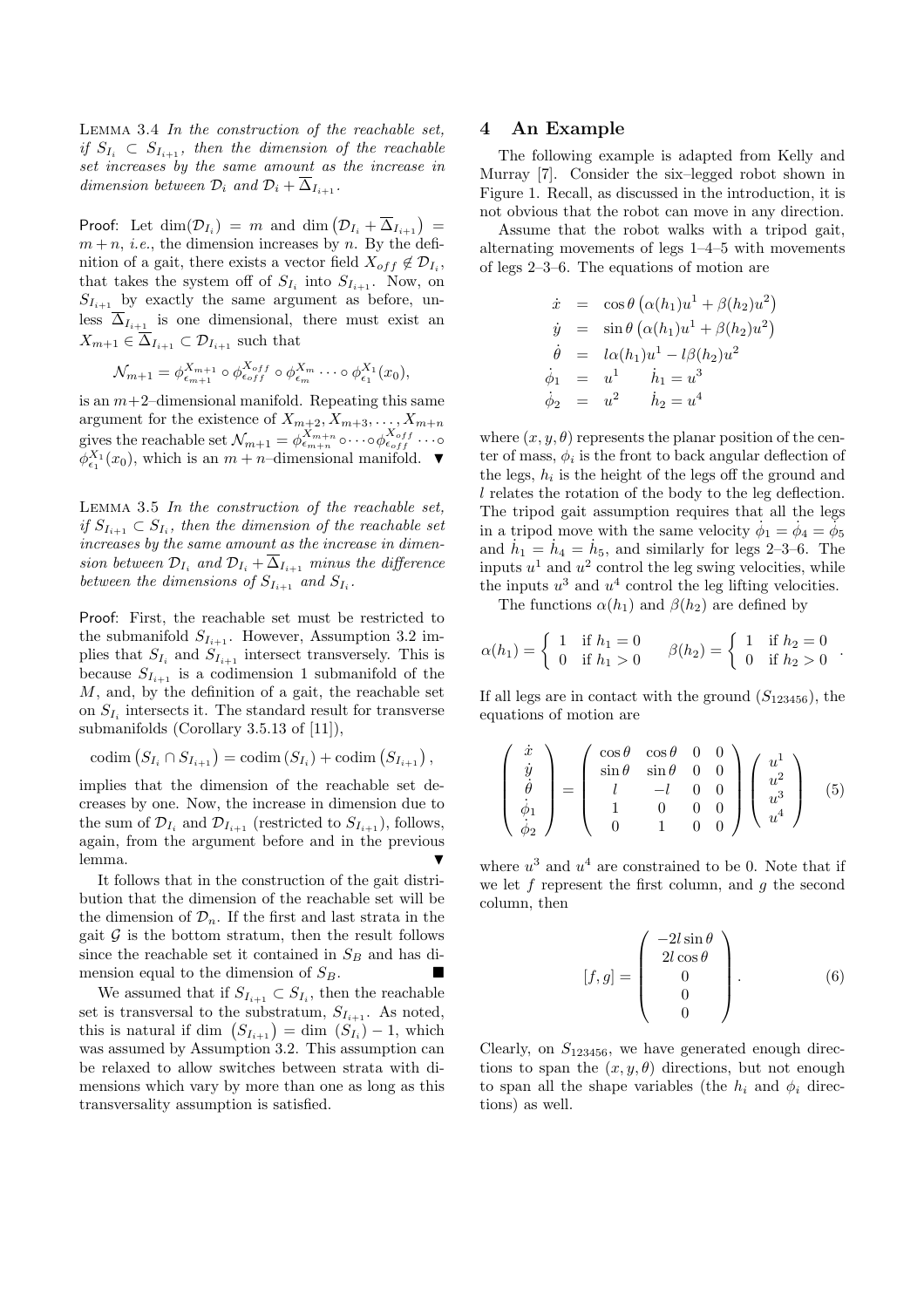On  $S_{145}$ the equations of motion are

$$
\begin{pmatrix}\n\dot{x} \\
\dot{y} \\
\dot{\theta} \\
\dot{\phi}_1 \\
\dot{\phi}_2 \\
\dot{h}_2\n\end{pmatrix} = \begin{pmatrix}\n\cos\theta & 0 & 0 & 0 \\
\sin\theta & 0 & 0 & 0 \\
l & 0 & 0 & 0 \\
1 & 0 & 0 & 0 \\
0 & 1 & 0 & 0 \\
0 & 0 & 0 & 1\n\end{pmatrix} \begin{pmatrix}\nu^1 \\
u^2 \\
u^3 \\
u^4\n\end{pmatrix}
$$
\n(7)

where  $u^3$  is constrained to be 0.

On  $S_{236}$  the equations of motion are

$$
\begin{pmatrix}\n\dot{x} \\
\dot{y} \\
\dot{\theta} \\
\dot{\phi}_1 \\
\dot{\phi}_2 \\
\dot{h}_1\n\end{pmatrix} = \begin{pmatrix}\n0 & \cos\theta & 0 & 0 \\
0 & \sin\theta & 0 & 0 \\
0 & -l & 0 & 0 \\
1 & 0 & 0 & 0 \\
0 & 1 & 0 & 0 \\
0 & 0 & 1 & 0\n\end{pmatrix} \begin{pmatrix}\nu^1 \\
u^2 \\
u^3 \\
u^4\n\end{pmatrix}
$$
\n(8)

where  $u^4$  is constrained to be 0.

Now, we must construct the gait distribution. We take as our gait, the following sequence of strata:

$$
\mathcal{G} = \{S_{123456}, S_{145}, S_{123456}, S_{236}, S_{123456}\},\
$$

as illustrated in Figure 4. The equations of motion for the system restricted to the bottom stratum,  $S_{123456}$ are given in Equation 5. Also, a Lie bracket is necessary to construct  $\overline{\Delta}_{123456}$ , as given in Equation 6. By inspection,  $\overline{\Delta}_{123456} = \mathcal{D}_1$  has a dimension of three.

Now extend the construction to  $S_{145}$ . Since  $S_{123456} \subset S_{145}$ ,  $\mathcal{D}_2 = \mathcal{D}_1 + \overline{\Delta}_{145}$ , where  $\overline{\Delta}_{145}$  is determined from Equation 7. By inspection, then,  $\dim (\mathcal{D}_2) = 5.$ 

Next, the construction returns to the bottom stratum,  $S_{123456}$ . We note that  $S_{12}$  is a codimension 1 submanifold of  $S_1$ . Also, since  $\mathcal{D}_2$  contains the basis vector  $\frac{\partial}{\partial h_1}$ , Assumption 3.2 holds. Then, we have that  $\mathcal{D}_3 = \mathcal{D}_2 - 1 = 4.$ 

Now, the construction is extended to stratum  $S_{236}$ . As with  $S_{145}$ ,  $S_{236}$  increases the dimension of  $\mathcal{D}_4$  by two, so that dim  $(\mathcal{D}_4) = 6$ . "Projecting" this back down to  $S_{12}$  as before gives the dimension of the reachable set to be 5, which is the dimension of  $S_{123456}$ . Therefore, the hexapod example is gait controllable.

# 5 Conclusions

This paper presented a general method to determine whether a specific gait of a legged robot is controllable. One attractive feature of this method is that it is independent of the particular morphology of the robot, and, more specifically, independent of the number of legs. This is a consequence of the fact that this method is an extension of general nonlinear control techniques, which, themselves are of general applicability for smooth systems. Also, the test has applicability beyond problems of legged locomotion. Grasping is one obvious related problem in which the finger gaiting (lifting and replacing fingers) is the analog of walking, and the question of controllability relates to whether or not it is possible to reorient a grasped object to any arbitrary orientation.

The main limitation of this work, and thus a prospect for future work, is the limitation of the method to driftless systems, or quasi–static robotic locomotors. Eliminating this limitation would make the method applicable to an even broader class of legged robotic systems, including dynamic bipeds and hopping monopods. The main difficulty is that, even for smooth systems, the "state of the art" for systems with drift is much less developed. A general theorem on local controllability for system with drift does exist [14]; however, it only provides sufficient conditions for controllability. Even more limiting is that it is only valid at equilibrium points, which further inhibit an extension of the theory to stratified systems.

### Acknowledgments

This research was partially supported by the Office of Naval Research.

#### References

- [1] S. Kajita and K. Tani. Study of dynamic biped locomotion on rugged terrain. In *Proc. IEEE Int. Conf. Robotics and Automation*, pages 1405–1411, Sacramento, CA, April 1991.
- [2] J.K. Lee and S.M. Song. Path planning and gait of walking machine in an obstacle-strewn environment. *J. Robotics Systems*, 8:801–827, 1991.
- [3] S.M. Song. and K.J. Waldron. *Machines that walk: the Adaptive Suspension Vehicle*. MIT Press, 1989.
- [4] M.H. Raibert. *Legged Robots that Balance*. MIT Press, 1986.
- [5] Bill Goodwine and Joel Burdick. Trajectory generation for kinematic legged robots. In *IEEE International Conference on Robotics and Automation*, pages 2689–2696, 1997.
- [6] J. William Goodwine. *Control of Stratified Systems with Robotic Applications*. PhD thesis, California Institute of Technology, 1998.
- [7] Scott D. Kelly and Richard M. Murray. Geometric phases and robotic locomotion. *J. Robotic Systems*, 12(6):417–431, 1995.
- [8] J. Ostrowski, J. Burdick, R. Murray, and A. Lewis. The mechanics of undulatory locomotion: the mixed dynamic and kinematic case. In *IEEE Int. Conf. on Robotics and Automation*, Nagoya, Japan, May 1995.
- [9] J.P. Ostrowski. *The Mechanics and Control of Undulatory Robotic Locomotion*. PhD thesis, California Institute of Technology, Pasadena, CA, Sept. 1995.
- [10] Bill Goodwine and Joel Burdick. Controllability of kinematic systems on stratified configuration spaces. Submitted to the IEEE Transactions on Automatic Control, available electronically at http://controls.ame.nd.edu/∼bill/papers.html, 1998.
- [11] R. Abraham, J. E. Marsden, and T. Ratiu. *Manifolds, Tensor Analysis, and Applications*. Springer–Verlag, second edition, 1988.
- [12] H. Nijmeijer and A. J. Van der Schaft. *Nonlinear Dynamical Control Systems*. Springer–Verlag, 1990.